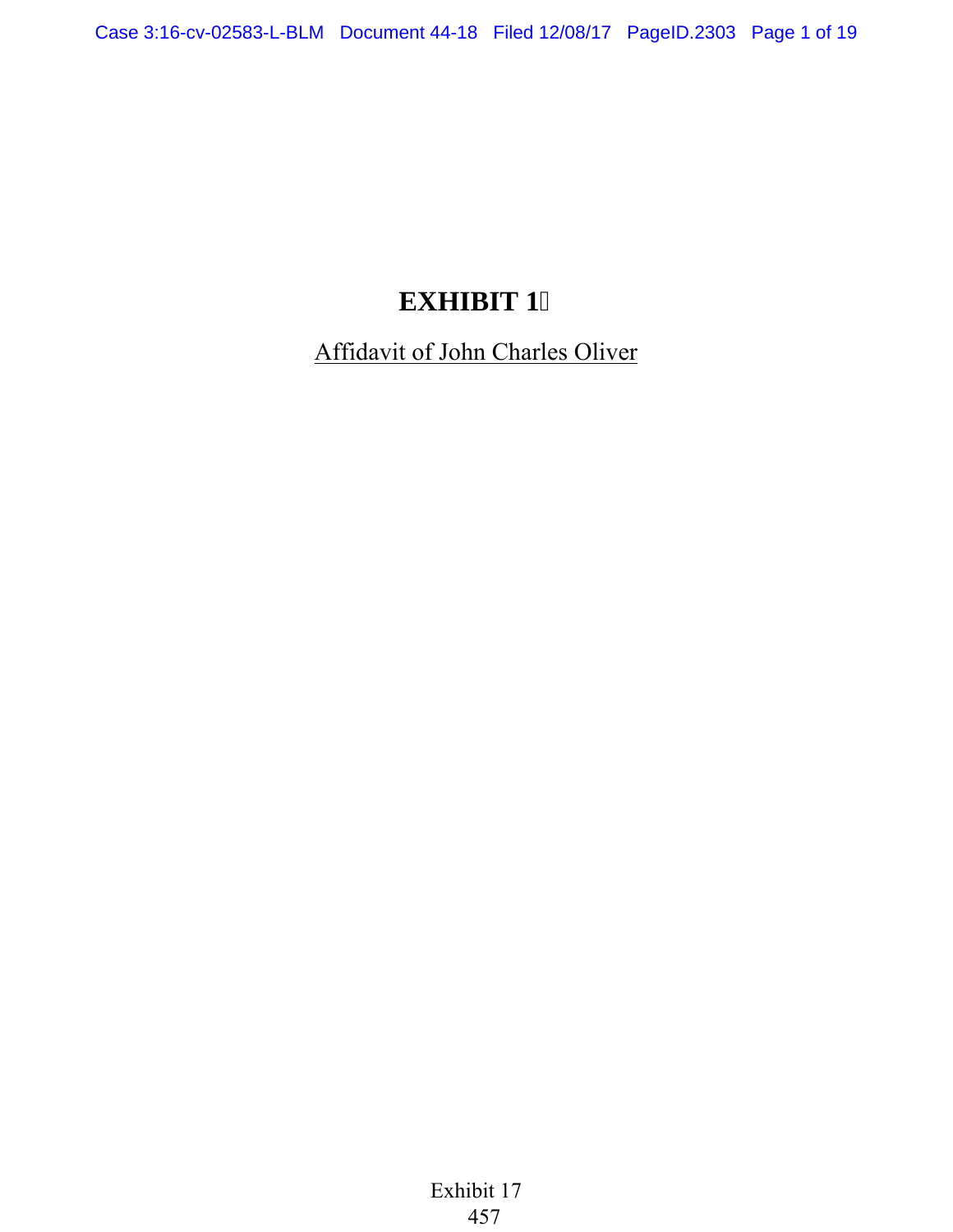## AFFIDAVIT OF JOHN CHARLES OLIVER

 BEFORE ME, the undersigned authority, personally appeared, John Charles Oliver who upon being first duly sworn, states as follows:

1. My name is John Charles Oliver (Jack) and I currently reside at 812 Lighthouse Drive, Apt. C, North Palm Beach, Florida. I have lived in South Florida for a total of 28 years. I moved to Ft. Lauderdale Florida from Northeast Ohio in 1973 and lived in South Florida until 1986. I moved back to Florida in 2001 and have lived here continuously since 2001. Having moved out of Florida for 15 years and then returning gives me a unique perspective on how massive, unrestricted population growth has impacted the quality of life for Floridians.

2. I graduated from high school in Geneva, Ohio in 1968 and attended night school at the Ashtabula branch of Kent State University for two years taking classes in business administration, history, sociology, and political science. In 1968, I began a career in construction as a plaster labor and drywall apprentice. I have worked in the construction trade for 43 years as a skilled tradesman, an independent sub-contractor, a supervisor for a large drywall company, and a supervisor for a custom home builder. I completed my basic and advanced scuba diving certification and worked as an assistant dive instructor for the Dive Shop of Ft. Lauderdale for two years. I have done extensive diving and fishing on the reefs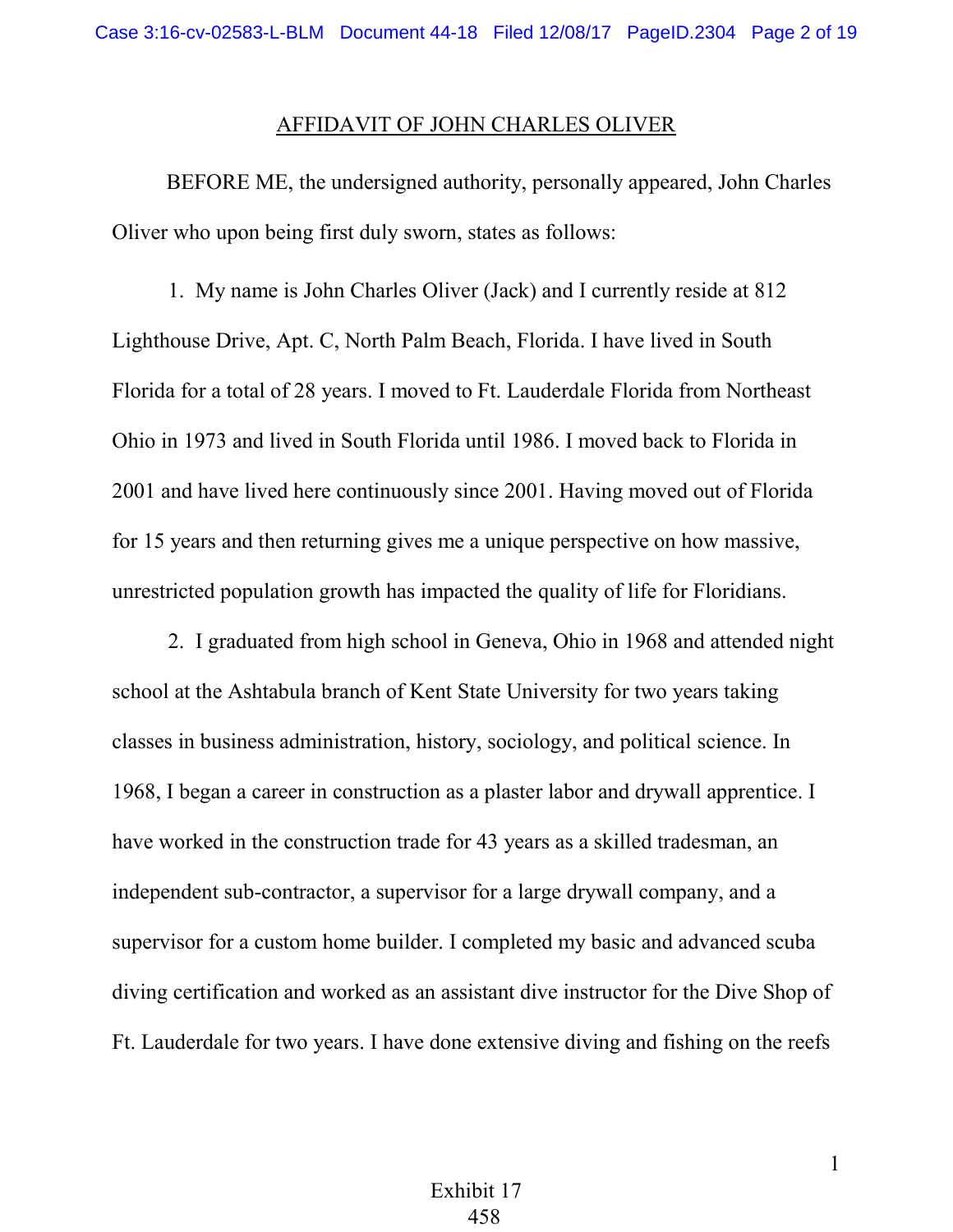of Broward and Palm Beach Counties, the Florida Keys, the Bahamas, and Cozumel Mexico.

3. I have also volunteered my time with several nonprofit organizations. I served as a Scout Leader and instructor in Gallatin, Tennessee with the Boy Scouts of America for 10 years. I was certified in rappelling, rock climbing, whitewater canoeing, and kayaking.

4. I became active in our nation's immigration debate after my family's livelihood as a drywall tradesman had been decimated. Our family went from having a good upper middle class income to barely making ends meet because of the influx of cheap legal and illegal foreign labor. I have volunteered as Legislative Director for Floridians for Immigration Enforcement since 2007. I also serve as a volunteer with the following nonprofit organizations.

- Director of Floridians for a Sustainable Population www.flsuspop.org
- Florida state advisor for Federation of Immigration Reform www.fairus.org
- Legislative Director for Floridians for Immigration Enforcement www.flimen.org
- Florida state coordinator for The Remembrance Project www.theremembranceproject.org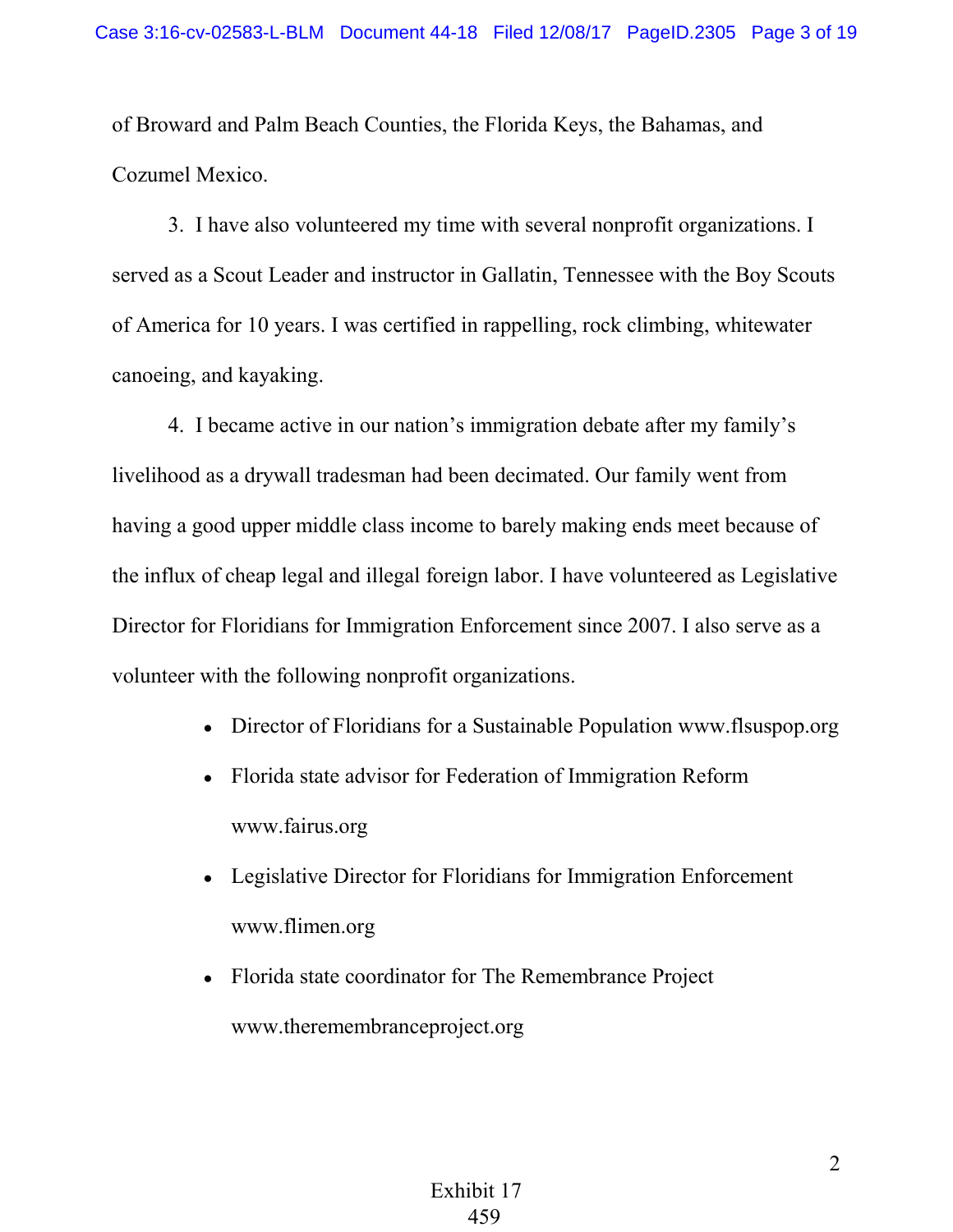5. I moved to Ft. Lauderdale, Florida from Ohio with my wife in 1973. We moved to Ft. Lauderdale to get away from the bitter cold of Northeast Ohio and enjoy year around warm weather and the outdoor activities that were an integral part of the South Florida lifestyle. A wide variety of outdoor activities were available just a short drive from our apartment. Beautiful beaches were a 10 to 20 minute drive from our apartment. At the beach, we could always find a parking place (except during college break). A wide variety of activities were available to do: just bask in the sun, sail on our sunfish sailboat, scuba dive or snorkel on the reefs just off the beach in gin clear water and fish for a wide variety of reef and pelagic species. The Everglades were a short drive west from where we lived. My friend and I would load my canoe on top of my van, take Rt. 84 west to Andytown, at the intersection of Route 84 and Route 27. Andytown really wasn't a town, it was a general store that sold gas, fishing supplies, and cold drinks. Andytown was the last stop before you got on "Alligator Alley." The next 80 miles west was the Everglades where you could enjoy the solitude, bird watching, wildlife, and great fishing. My wife and I also enjoyed horseback riding in Davie Florida, a small town just a short drive from Ft. Lauderdale. In the early 1980s, my wife and I decided to move a little further up the coast to a less populated area so we moved to Boynton Beach. Living there was better for a while but, by 1986 we were seeing the same rapid growth scenario repeat itself in Palm Beach County.

3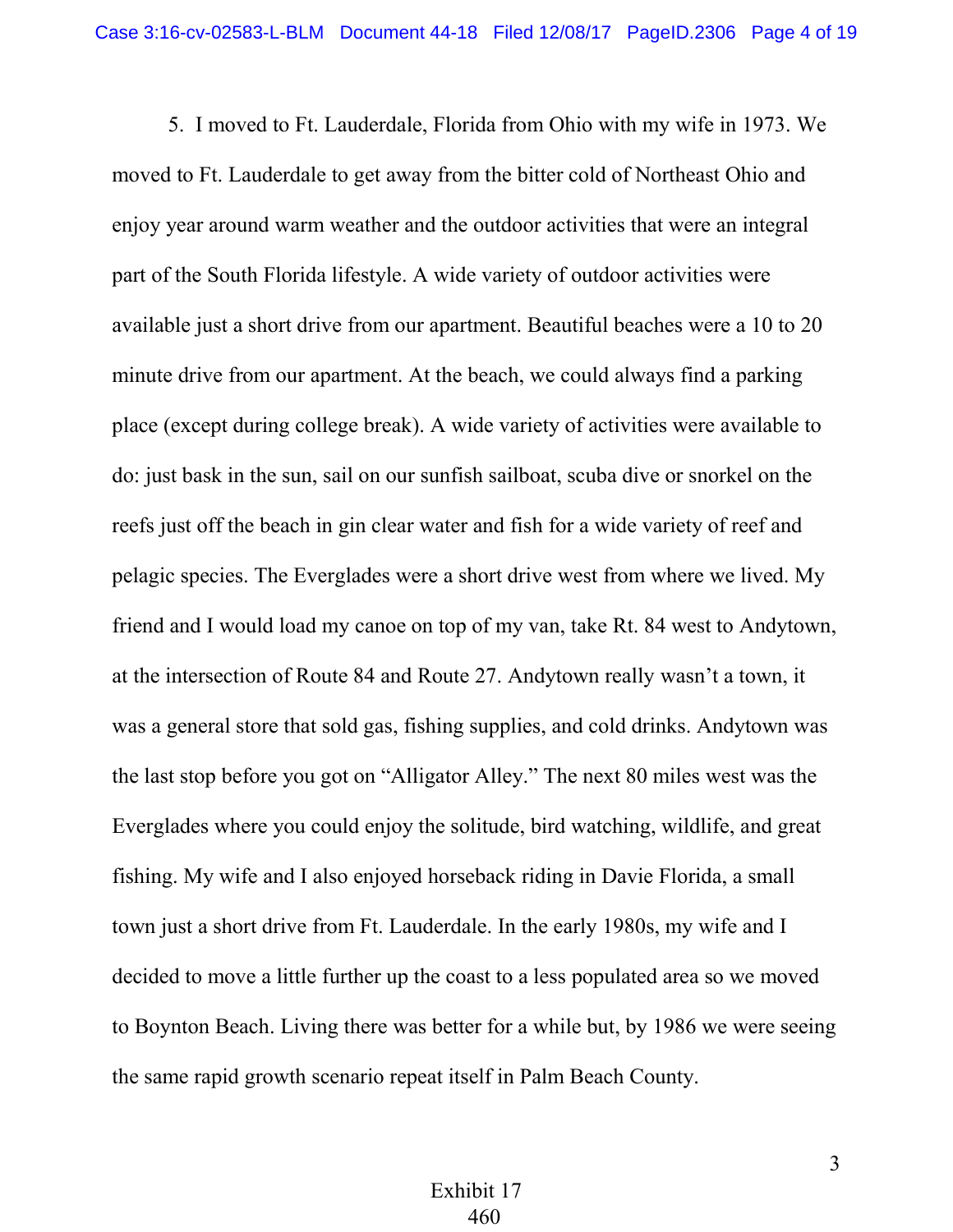6. Our son was born in 1984 and our twin daughters were born in 1986. We resided in Florida until 1986, when we moved to Pine Plains, New York, a small rural town. Work was very good for about 5 years, until contractors from Texas began moving into the area with illegal workers. Prices began to fall for the work I did so we could no longer afford to live in New York. We then moved to Gallatin Tennessee, a small town 35 miles northeast of Nashville. The scenario repeated itself in Tennessee. Work was very good for about 5 years, then contractors began to hire illegal labor and my income dropped. My wife and I separated in 2001. I thought being in a supervisory position would protect me from competing with illegal labor. I contacted the drywall company I worked for as a supervisor in Florida and was immediately hired so I moved back to Florida. I have resided full time in Martin and Palm Beach for the last 15 years.

7. Ft. Lauderdale was a great place to live in the 1970s, but when I returned rapid growth had changed everything. Upon arriving in Ft. Lauderdale, I was overwhelmed by how much Ft. Lauderdale had changed in the 15 years I had been gone. The traffic was bumper to bumper everywhere I went even though most of the two lane roads had been widened to four lanes. Many of the roads were still in the process of widening so that caused further delays in my commute. The previous half hour commute to work turned into an hour commute. The beaches we had enjoyed became overcrowded and finding a parking place extremely difficult.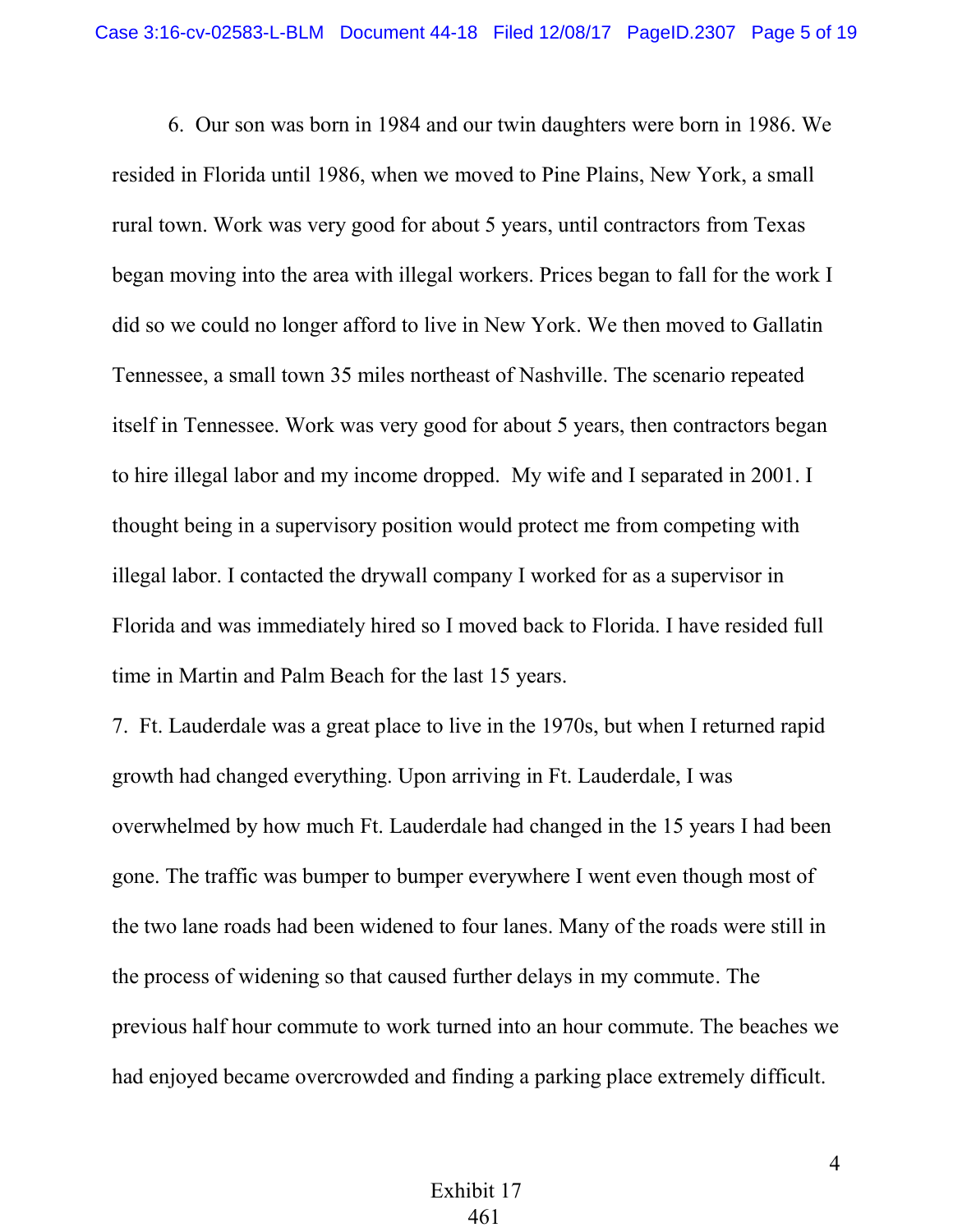The main Ft. Lauderdale beach no longer had parking along the beach. You had to park in parking garages across from the beach and haul your beach chairs, blanket, coolers etc. from the parking garage to the beach. The restaurants we frequented were very crowded and had long wait times to be served. Old neighborhoods we had lived in had deteriorated and homes were in a state of disrepair. Some homes even had bars on the window indicating there was now high crime in the area. Stopping for directions also presented a problem because many of the clerks at the gas stations did not speak English.

 8. The labor force that I was supervising was far different in 2001 than in 1984. In 1984 approximately 90% of the labor force was native born, in 2001 approximately 60% of the labor force was foreign born with Spanish being a predominant language spoken on the job.

9. Today, the beautiful coral reefs I dived and fished in Broward and Palm Beach County are no longer living. Ninety three percent of hard corals have vanished due to six municipal sewage outfalls, port dredging, and coral bleaching due to carbon acidification caused by the increase of fossil fuels being burned.

10. Andytown, the last stop before you got on Alligator Alley to go to the Everglades, was demolished in 1979 to make a major super highway interchange. Today, the city of Westin, Florida (population 65,000) now occupies the previous rural area just east of Andytown. Davie, Florida, the small town we enjoyed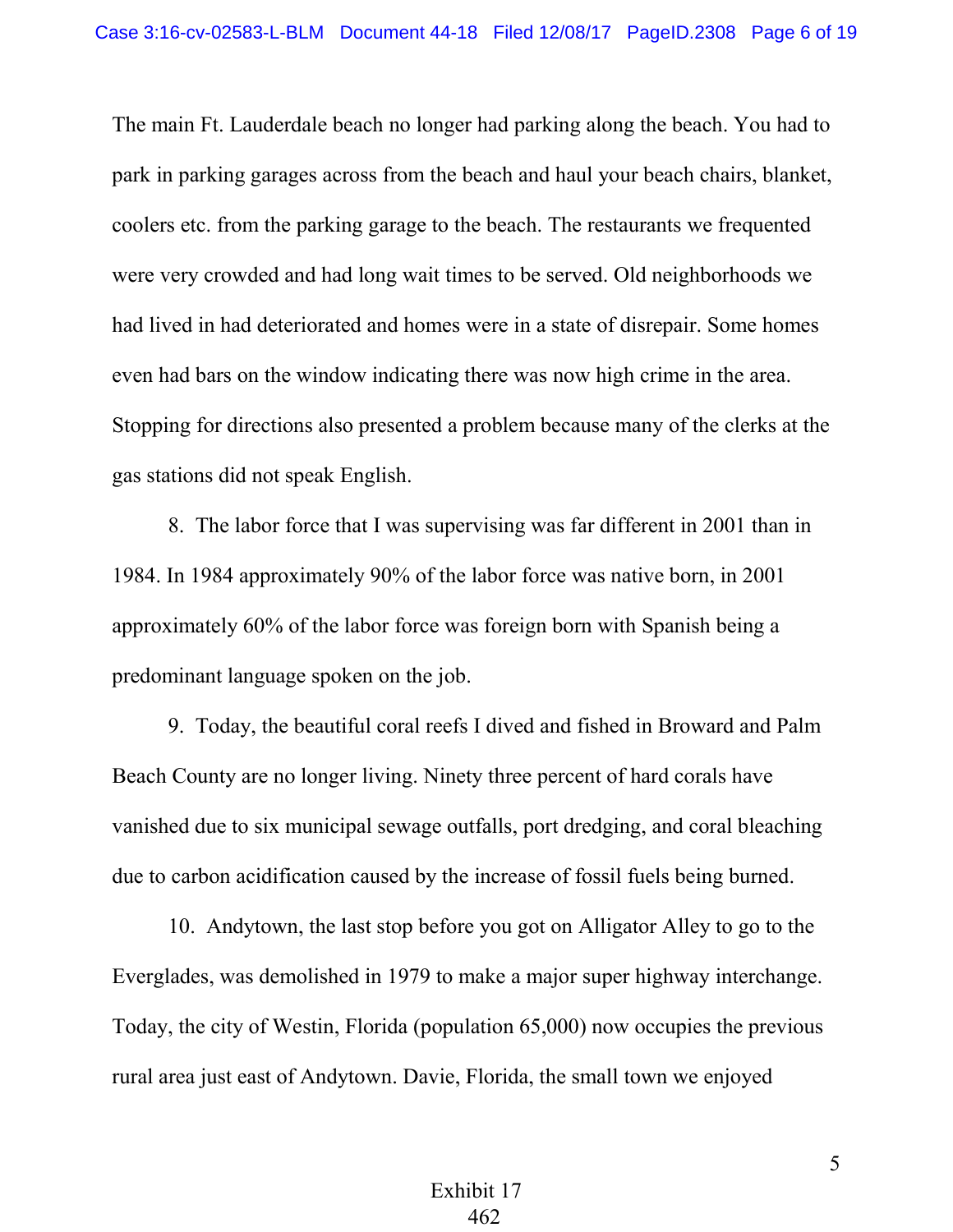horseback riding (in 1970 had a population of 2,800), now has a population of nearly 100,000. Davie also became known as one of the Environmental Protection Agency's (EPA) National Priority Listing Super Fund cleanup sites due to the contamination of groundwater from a landfill located there to accommodate the waste needs of an expanding Broward County population. It was not until 2011 that Broward County's groundwater was certified safe to drink.

11. Fortunately, the drywall company that re-hired me now had an office 1½ hours north of Ft. Lauderdale in Martin County, and I was able to work out of that office rather than Ft. Lauderdale. I was absolutely elated to move to Stuart, Florida. I had been there numerous times in the early 1980s and I remembered how beautiful the St. Lucie River Estuary was and what a great small town Stuart was with a nice historical downtown.

12. My apartment was one block from the river. One of my favorite things to do after I came home from work was to walk a block west to Shepard's Park with my girlfriend. We would sit on the benches facing west and watch all the wildlife as a beautiful sunset was taking place. Every evening like clockwork, a resident dolphin that lived in the estuary would swim by. Herons and other birds would work the shoreline looking for a final meal before night time. Usually everything culminated with a beautiful sunset. Another thing we enjoyed was going on the river with friends and fishing for speckled sea trout and snook. On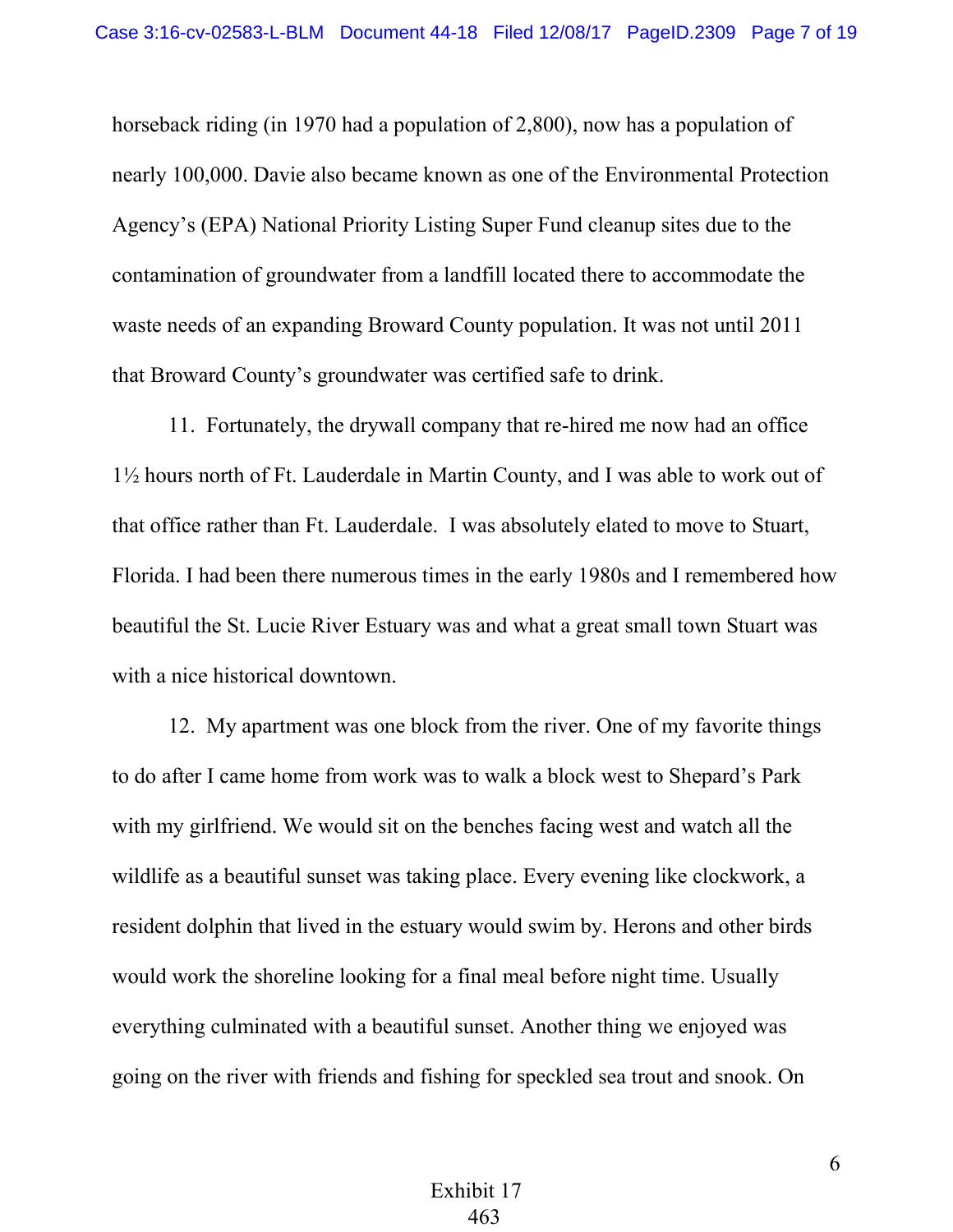these fishing trips to the grass flats, we would often see manatees in the river. Birds were also abundant. It was wonderful seeing ospreys, herons, egrets, and pelicans working the river for their next meal. Fishing was also very good. This was one of my favorite places to be on the water and enjoy the outdoors.

13. Unfortunately, my enjoyment of this beautiful waterway will become just a fond memory. In the last few years, our beautiful river has taken an environmental hit from which it may never recover. Thousands of new homes built over the decades along the shores were built with septic tanks. Now run off from some 30,000+ septic tanks leaches sewage into the waterway. Along with sewage runoff, we have fertilizer nitrate runoff from the farms, golf courses, and yards. And the final death blow to our beautiful river has been multiple billion gallon discharges of freshwater into our estuary from Lake Okeechobee which has changed the salinity of the estuary. These three things have contributed to the pollution and algae blooms. The river grasses that covered the bottom of the estuary are now dead and the bottom is covered with green slime. These grasses were essential to sustaining the entire food chain of fish, birds, turtles, and marine mammals. Many of the dolphins and manatees have sores on their bodies and some have died. Unfortunately, this scenario is being repeated at an alarming pace in waters across the state. The estuary on the west coast of Florida by Pine Island that was one of my favorite places to fish has also seen declining water quality.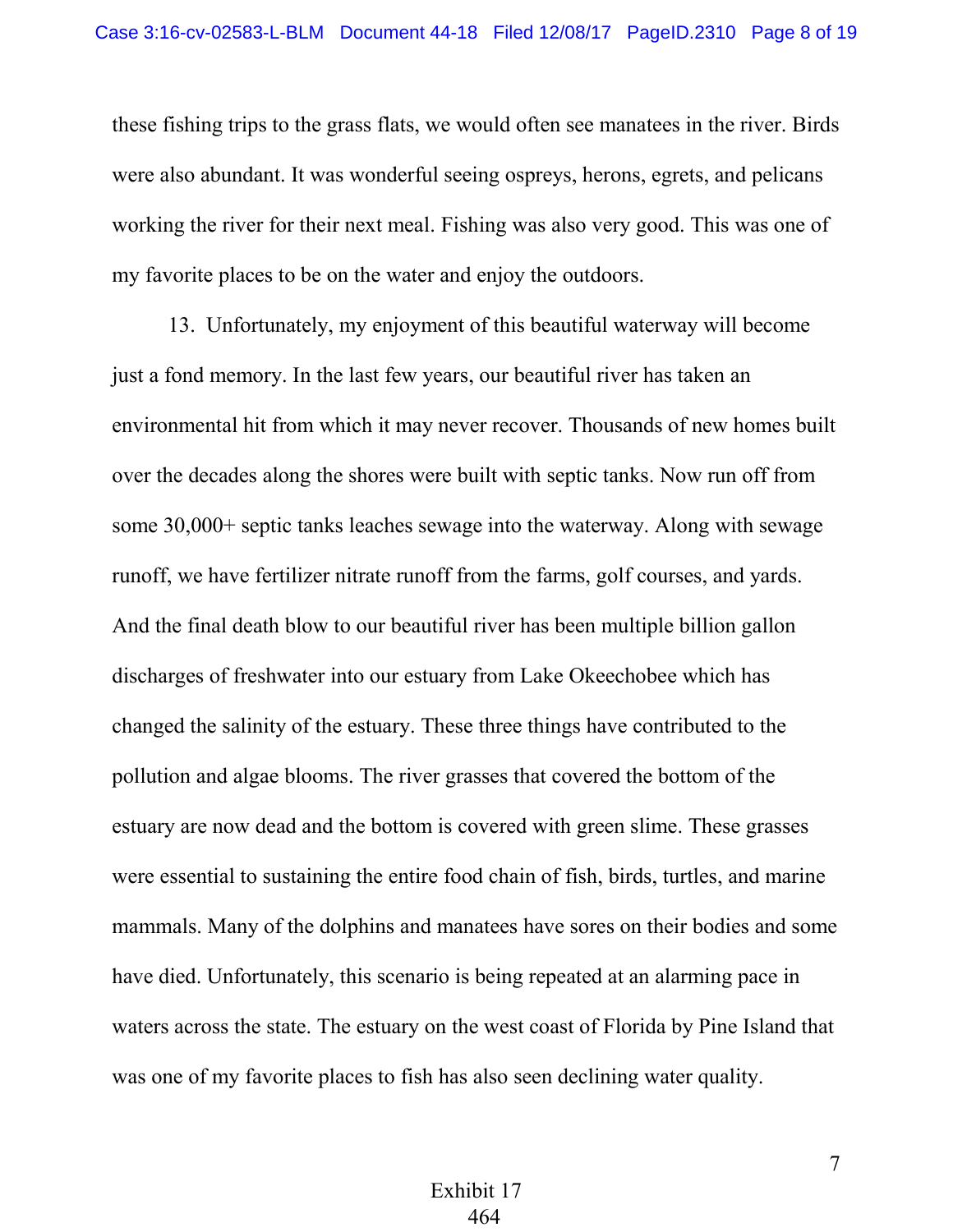14. I no longer fish locally offshore on the weekends because it is very difficult to launch your boat on a weekend at ramps near the inlets. Parking lots used to park your boat trailer are full and boats are backed up waiting to launch. If you are lucky enough to launch your boat, the boat traffic on the intercoastal waterways and inlets is congested and dangerous. The counties have begun charging permit fees at the boat ramps that were previously free to use.

15. When I go fishing now, I take off from work in the middle of the week when the ramp and boat congestion is not as bad. Many species of table fare fish are now heavily regulated due to overharvesting. Numerous reefs in the Florida Keys have become Marine Sanctuaries and are totally off limits to fishing.

16. In 1970, immigrants and their children comprised 9.8% of Florida's population which totaled 6.7 million--667,000 people. By 2000, the Florida population of immigrants and their children had risen to about 21%, approximately 3.4 million out of a total state population of 16 million people. In the following fifteen years Florida's population rose to over 20 million. By 2015, over 25% of the state population consisted of immigrants and their children--about 5 million. Over a 45 year period that state population grew by about 13.5 million people, and a substantial portion of that huge growth has been legal and illegal immigration. Florida's rapid population growth has negatively affected every aspect of my enjoyment of the outdoors and quality of life. South Florida is a far different place today than it was in 1973 because of massive population increases. The following statistics are taken from U.S. Census Bureau-figures and compiled by the Bureau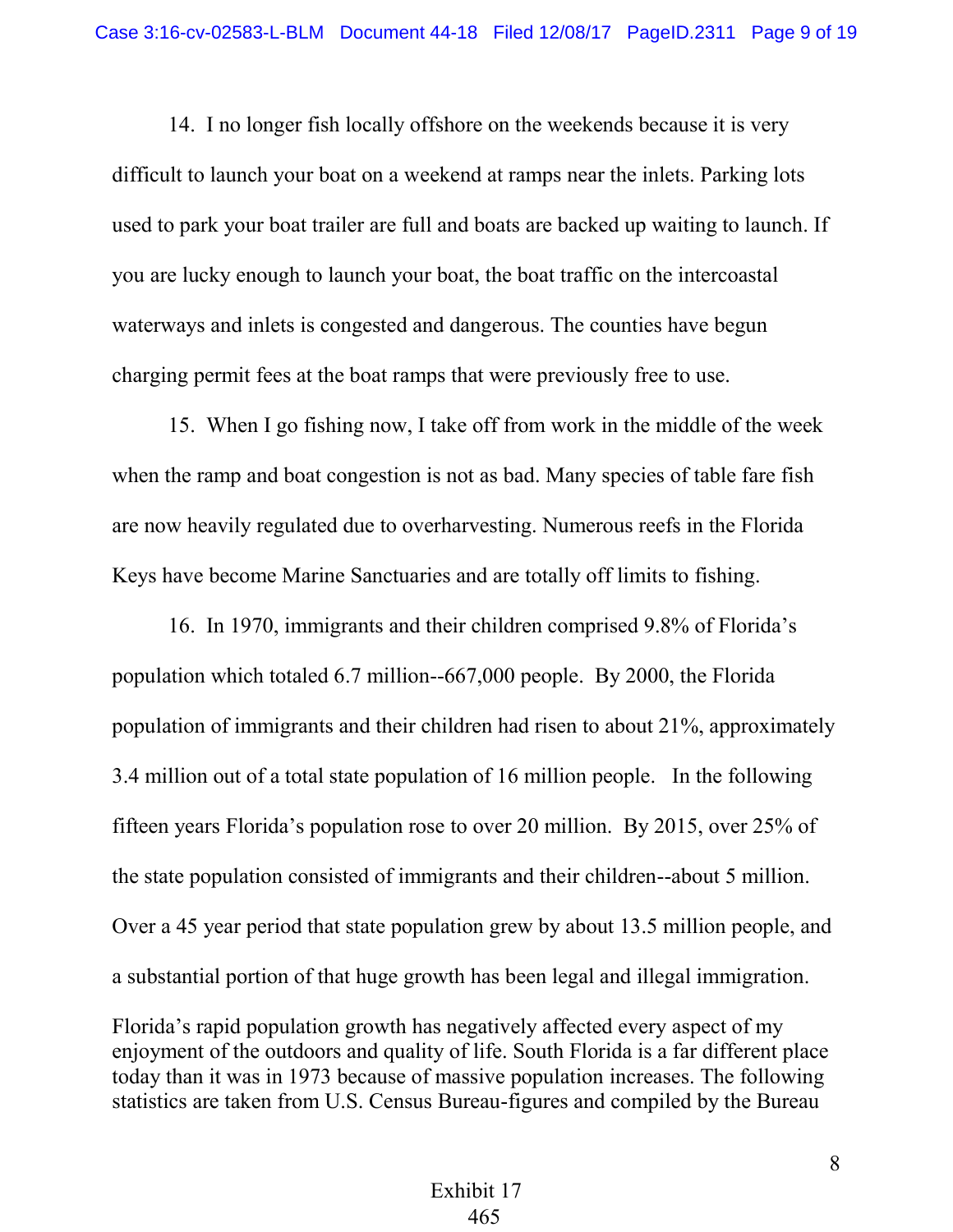of Economic and Business Research at the University of Florida (2005). *See*, [https://www.bebr.ufl.edu/sites/default/files/FloridaPop2005\\_0.pdf](https://www.bebr.ufl.edu/sites/default/files/FloridaPop2005_0.pdf)

|                                                                        | 1970      | 2014      |                     |                  |  |  |  |  |  |
|------------------------------------------------------------------------|-----------|-----------|---------------------|------------------|--|--|--|--|--|
| <b>Broward</b>                                                         | 628,980   | 1,815,269 | $177.09\%$ increase |                  |  |  |  |  |  |
| Palm Beach                                                             | 353,158   | 1,359,074 | 264.49% increase    |                  |  |  |  |  |  |
| Martin                                                                 | 28,460    | 149,658   |                     | 405.48% increase |  |  |  |  |  |
| <b>Number of Foreign Immigrants</b>                                    |           |           |                     |                  |  |  |  |  |  |
| 1955-1960                                                              | 1965-1970 | 1975-1980 | 1985-1990           | 1995-2000        |  |  |  |  |  |
| 85,302                                                                 | 184,526   | 238,831   | 389,868             | 652,606          |  |  |  |  |  |
| <b>Foreign Immigrants as a Percentage of Persons Moving to Florida</b> |           |           |                     |                  |  |  |  |  |  |
| 1955-1960                                                              | 1965-1970 | 1975-1980 | 1985-1990           | 1995 - 2000      |  |  |  |  |  |

6.9 13.2 11.7 15.5 26.0

Sources: 1) U.S. Census Bureau, 1960 Census of Population, "Mobility for States and State Economic Areas", Subject Reports PC(2)-2B, September 1963. 2) U.S. Census Bureau, 1970 Census of Population, "Mobility for States and the Nation", Subject Reports PC(2)-2B, June 1973. 3) U.S. Census Bureau, 1980 Census of Population, "Geographic Mobility for States and the Nation", Subject Reports PC80-2-2A, September 1985. 4) U.S. Census Bureau, Journey to Work and Migration Statistics Branch, 1990 Census Special Tabulation. 5) U.S. Census Bureau, 2000 Census of Population and Housing, PHC-T-22.

17. Floridians for a Sustainable Population (FSP) was founded in 1994 by

Joyce Tarnow, who, like myself, became concerned about overpopulation and its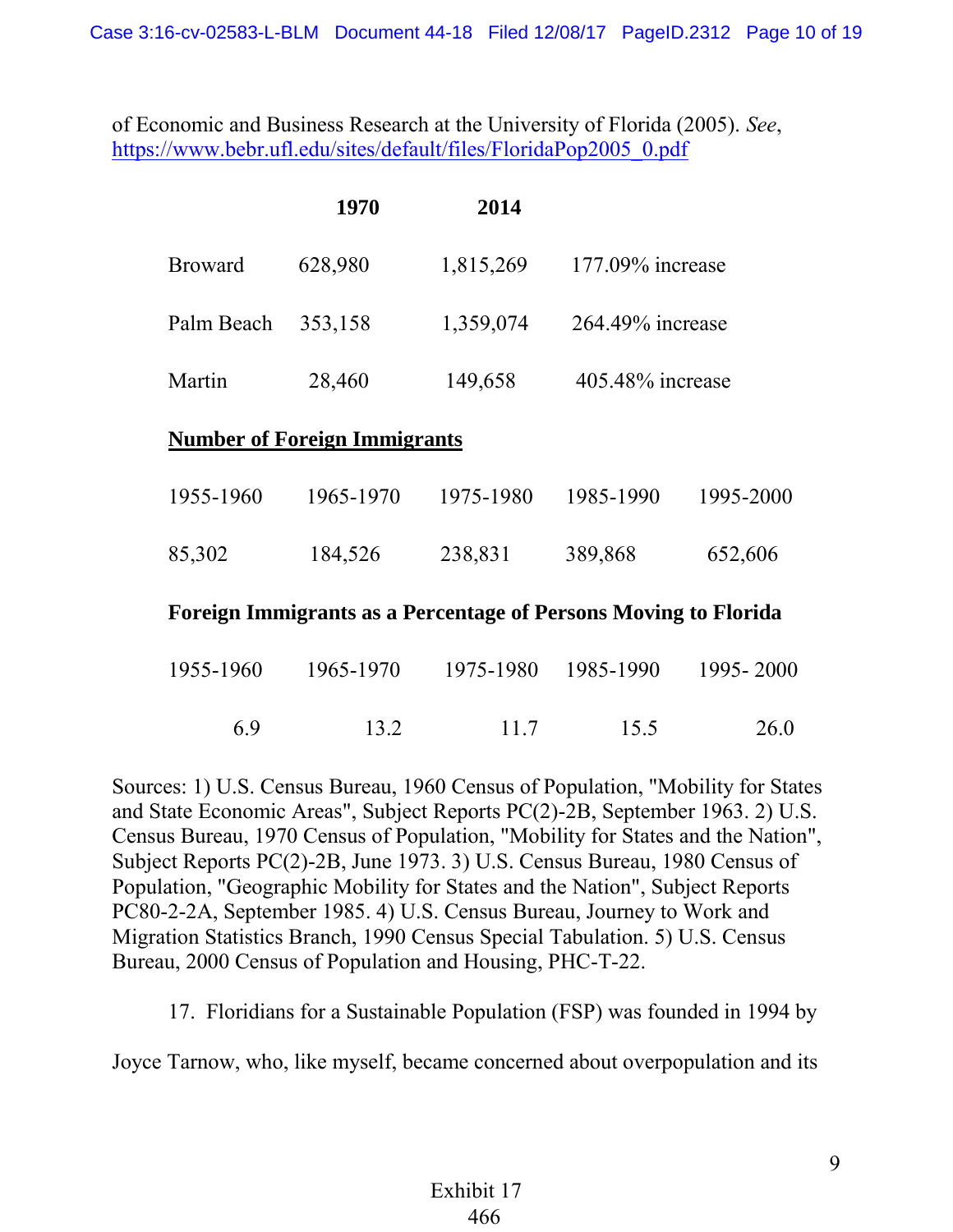negative effects on the environment after reading The *Population Bomb,* published in 1968, by Professor Paul Ehrlich. FSP operates a website:

[http://www.flsuspop.org/:](http://www.flsuspop.org/)

FSP's goals are to educate Floridians that:

If Florida's population continues its unsustainable growth rate, the quality of life for future Floridians will be far different than today. It's up to all Floridians to preserve and protect our natural resources and open spaces for future generations to enjoy. Help save Florida for future Floridians.

Ms. Tarnow began her lifelong long career as population activist in at Earth Day in 1970. She went on to form the Miami Chapter of Zero Population Growth (ZPG) that year. She helped found Scientists and Environmentalists for Population Stabilization (SEPS), for which she served as treasurer up until her death. Joyce Tarnow began serving as President of Floridians for a Sustainable Population in 1994, and served as its President until her death in 2014 when I became the new President. In 2000, she commissioned Numbers USA founder Roy Beck and environmental scientist Leon Kolankiewicz to conduct one of our sprawl studies on Florida to coincide with Florida Overpopulation Awareness Week. "Overpopulation = Sprawl in Florida" (2000). Another Florida sprawl study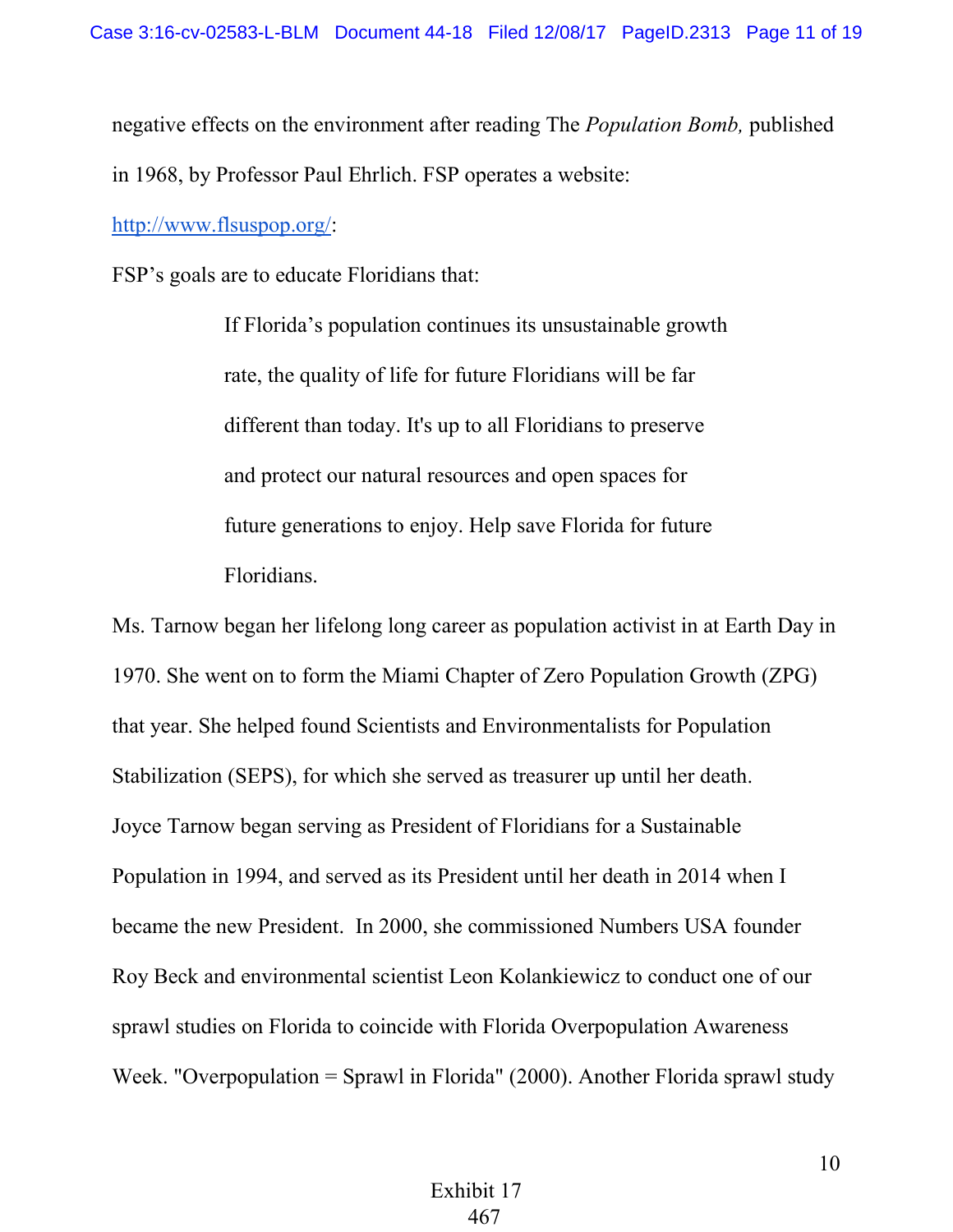was conducted later by Numbers USA. "Vanishing Open Spaces in Florida" (2014). A copy of the report is attached hereto. *See*,

https://www.numbersusa.com/resource-download/floridas-vanishing-spaces

18. FSP is one of three state based environmental/population groups in the country. The other two groups are in California and Vermont. FSP believes Florida's population can and must be stabilized to secure a decent quality of life that is economically viable for all our citizens. Failure to stabilize Florida's population will result in a loss of essential wildlife habitat necessary to sustain a healthy environment that Floridians and visitors can enjoy. FSP uses two major research studies in our educational outreach program.<sup>1</sup> These studies clearly demonstrate the negative impact overpopulation has had on Florida's environment and the quality of life for those of us who call Florida home.

19. My summary of the *Vanishing Open Spaces in Florida* report is as follows:

• Ninety six percent of the elimination of surrounding farmland and natural habitat over the decade was related to the extra demand that all new

 $\overline{a}$ <sup>1</sup> Leon Kolankieswicz, Roy Beck & Anne Manetas, Vanishing Open Spaces In Florida: Population Growth and Sprawl in the Sunshine State, NumbersUSA (March 2105),

https://www.numbersusa.com/sites/default/files/public/assets/resources/files/spawl -study-florida-web.pdf.; Susan Cerulean, Wildlife 2060: What's at stake for Florida? Florida Fish and Wildlife Conservation Commission (Aug. 2008), [http://myfwc.com/media/129053/FWC2060.pdf.](myfwc.com/media/129053/FWC2060.pdf)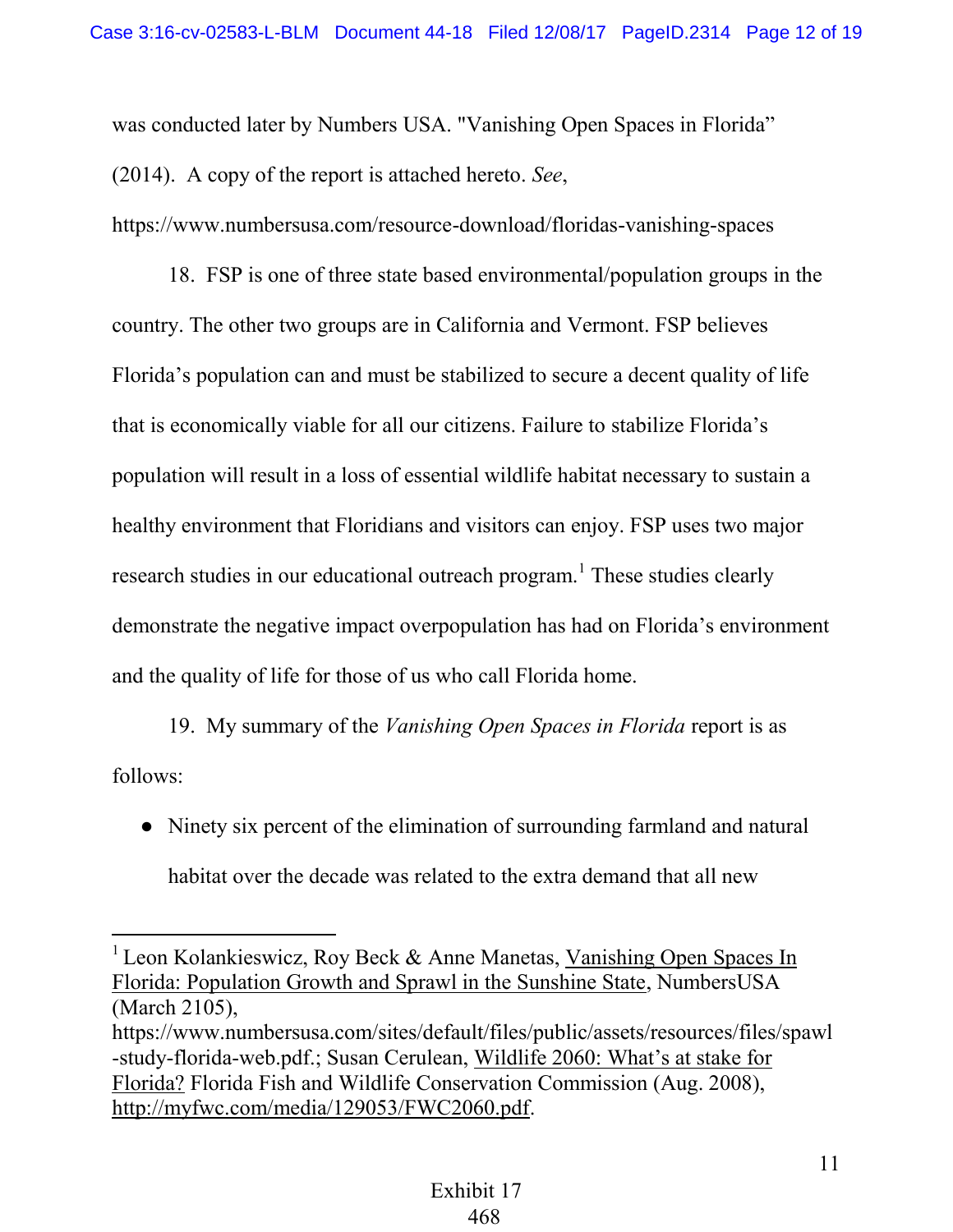residents put on housing, shopping malls, streets, schools, government buildings, waste treatment systems, parking lots, places of work and entertainment, and other facilities and infrastructure.

- The [past decade adds to an unprecedented trend of Florida destruction over more than a quarter of a century. In the 1982-2010 period measured by the National Resources Inventory, 4,186 square miles of Florida's natural and agricultural space were converted into urban and suburban development, resorts, vacation homes, roads, and rural commercial sites.
- Florida continues to add nearly 300,000 new residents a year (3 million a decade)
- Florida's total population rose from 15,982,349 in the year 2000 to 18,801,310 in 2010.
- This addition of 2.82 million residents was the 3rd largest of any state during the decade.
- Most of the state's population growth was the result of federal immigration policies, according to federal data. New immigrants and births to immigrants during the decade totaled about 1.9 million, equal to two-thirds (67%) of Florida's total population growth.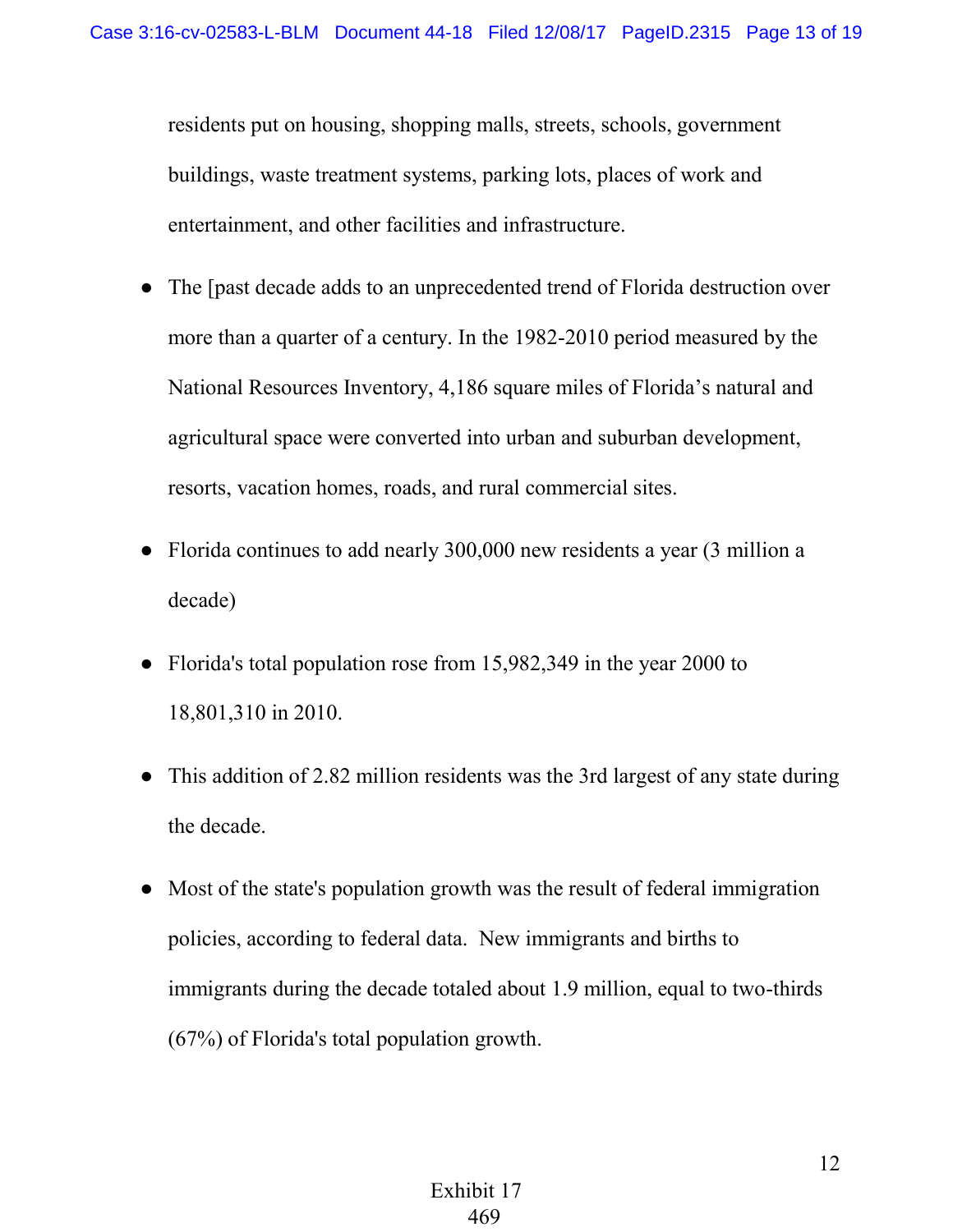- The majority of immigrants now live in suburbs where the sprawl occurs.
	- And the adult children of immigrants were found to be just as likely to shun living in high-density core cities as the adult children of natives. In fact, the lower incomes of immigrants were causing immigrants to move to the edges of cities and even to rural settlements beyond the cities to find cheaper housing.
- It is important to emphasize that the sprawl that occurs because of high immigration levels has nothing to do with the quality of immigrants as people or individuals but everything to do with the quantity of population growth that occurs because of immigration.

Another report, *Wildlife 2060: What's at Stake for Florida?* also addresses the implications of endless population growth for Florida's natural heritage. *See*, http://myfwc.com/media/129053/FWC2060.pdf

## **Key Findings:**

- Florida's human population may double to 36 million in the next 50 years
- 7 million acres of land could be converted from rural and natural to urban use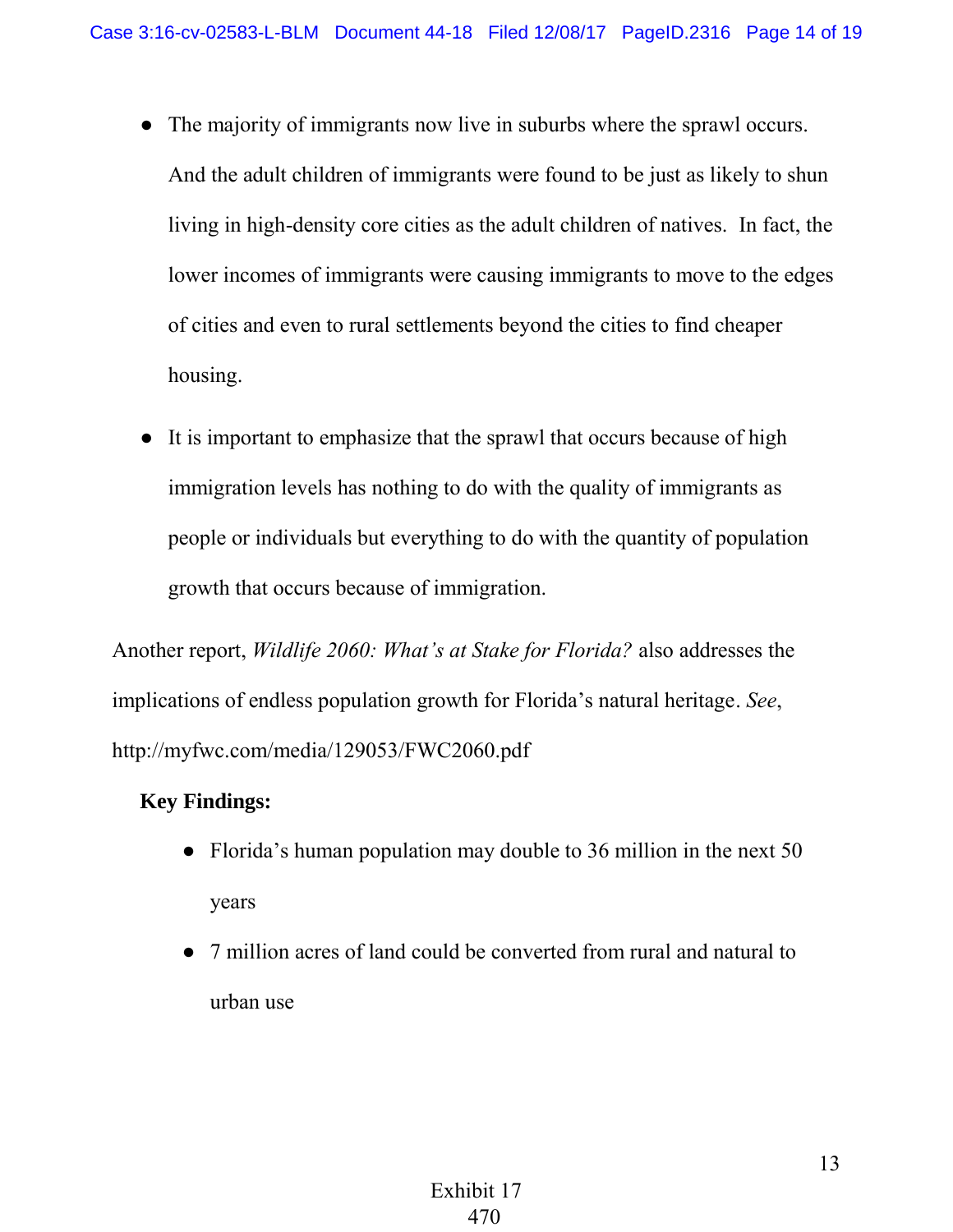- Nearly 3 million acres of existing agricultural lands and 2.7 million acres of native habitat will be claimed by roads, shopping malls and subdivisions
- The addition of 18 million new residents to Florida will intensely heighten the competition between wildlife and humans for land and water resources.
- More than 1.6 million acres of woodland habitat may be lost
- For the most part, the animals and fish that currently live in these habitats will disappear.
- More than 2 million of 7 million acres projected to be developed by 2060 lie within a mile of existing public conservation lands.
- The population of our coastal counties is predicted to double from 12.3 million to more than 26 million by 2060.
- Nesting shorebirds, sea turtles, migrating manatees, fishes and the habitats they all depend on are increasingly pressured by a tide of beachgoers and boaters.
- Floridians now use about 7 billion gallons of water daily, with about 4 billion used by agriculture.
- Some areas of Florida are already using more water than is being recharged to the aquifer. Evidence of this is salt water intrusion into the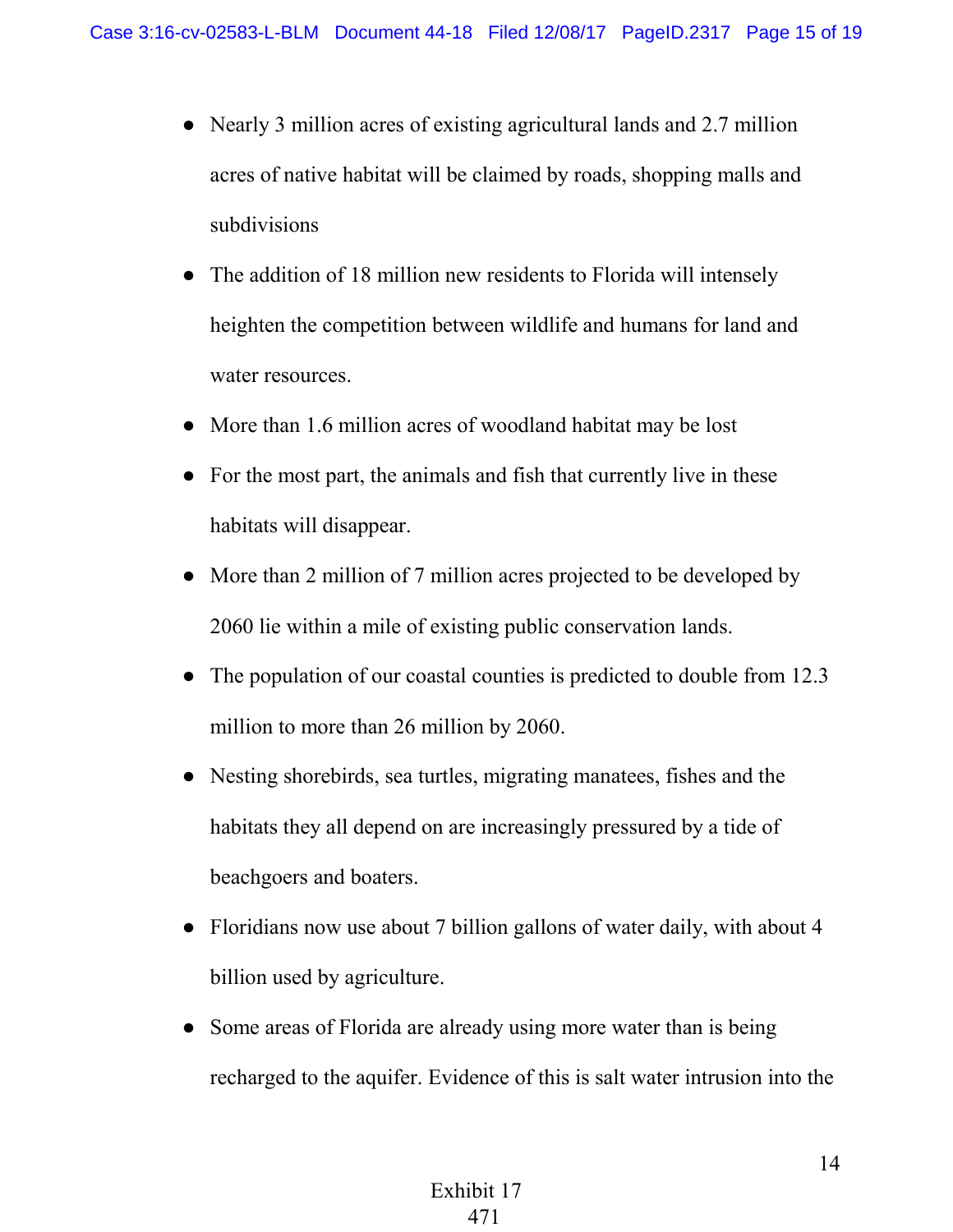aquifer along coastal areas, reduced flow in some of our springs, and sinkholes becoming more frequent.

**●** In the next decade Florida's population is projected to increase 21% and water usage will increase over a billion gallons of water a daily.

20. It is of great concern to myself and many Floridians that as our population increases so does the number of species on the endangered and threatened species list. Mass population increases and sprawl in Florida have resulted in loss of essential habitat for many species, most notable our Florida Panther. The estimated number of Florida panthers left, according to Florida Fish and Wildlife Commission (FWC), is 100 to 180. Last year there were 41 panther deaths, 30 of which were road deaths, according to the FWC website. Forty-one is the highest number of panther deaths since the FWC started tracking panthers in the 1980s. Loss of habitat is not the only threat to endangered species such as the panther. Roads such as "Alligator Alley" have been converted from two lane highways to Super Highways connecting major metropolitan areas throughout Florida. These heavily traveled Super Highways cut right through wildlife habitat and become killing zones for the wildlife that live there.

*See*,<http://www.wuft.org/news/2016/02/05/florida-panther-killed-by-car/>

From FWC's full report on Florida's endangered and threatened species—*See*, [http://myfwc.com/media/1515251/threatened-endangered-species.pdf:](myfwc.com/media/1515251/threatened-endangered-species.pdf)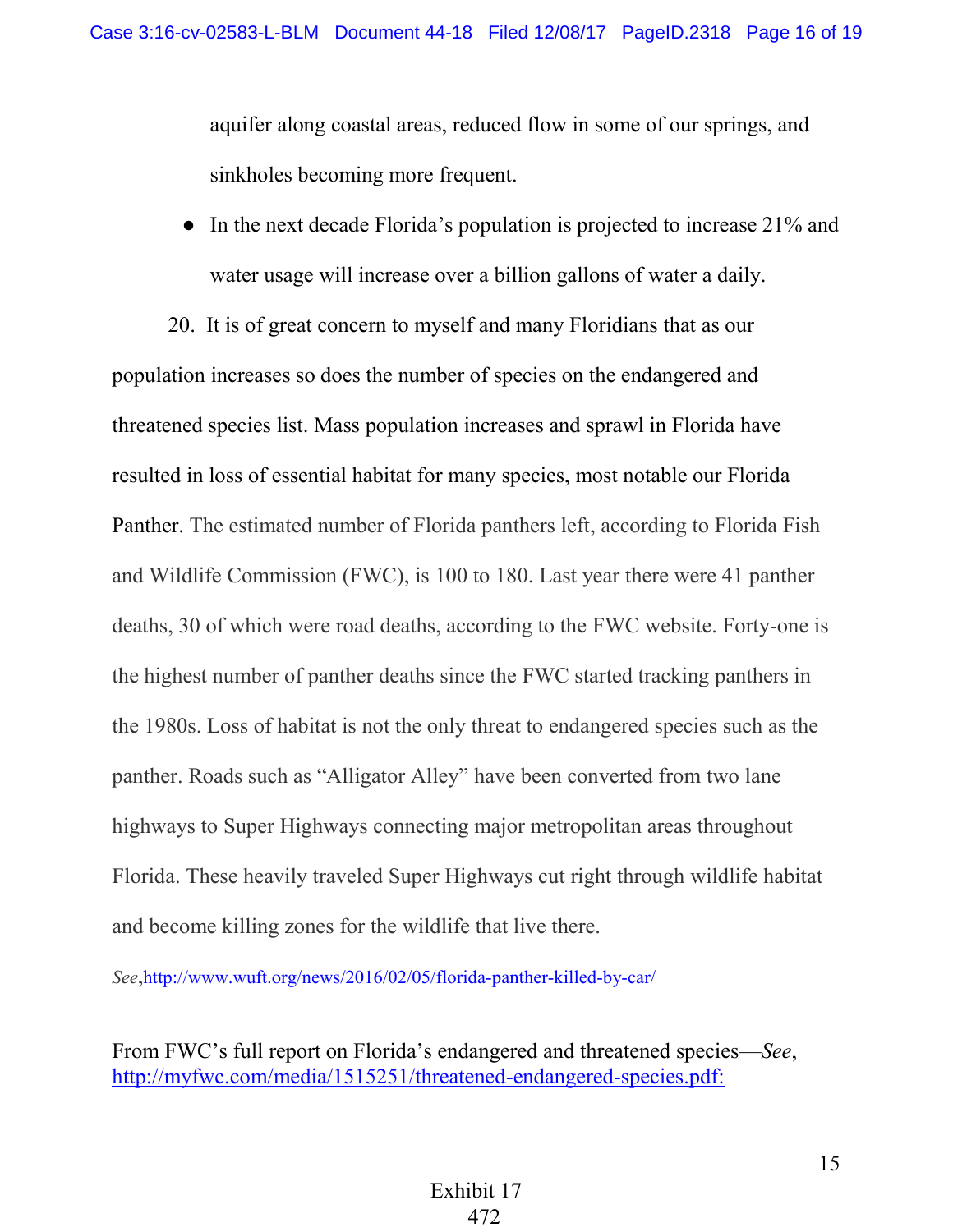**STATE A PROPERTY** 

## **NUMERICAL SUMMARY OF SPECIES**

Listed by the State of Florida as Federally-designated Endangered (FE), Federally-designated Threatened (FT), Federally-designated Threatened due to Similarity of Appearance [FT(S/A)], Federal Non-Essential Experimental Population (FXN), State-designated Threatened (ST), or State Species of Special Concern (SSC).

| SIAIUS<br><b>DESIGNATION</b> |    |   |    |    |    | FISH AMPHIBIANS REPTILES BIRDS MAMMALS INVERTEBRATES TOTAL |     |
|------------------------------|----|---|----|----|----|------------------------------------------------------------|-----|
|                              |    |   |    |    |    |                                                            |     |
| FE                           |    |   | 4  | 8  | 23 | 12                                                         | 51  |
| FT                           |    |   | 6  | 6  |    | 15                                                         | 31  |
| FT(S/A)                      |    |   |    | 0  |    |                                                            |     |
| FXN                          |    | O | 0  |    |    |                                                            |     |
| ST                           |    | 0 |    |    |    |                                                            | 17  |
| SSC                          | 6  |   | 6  | 16 | 6  |                                                            | 42  |
| <b>TOTAL</b>                 | 14 |   | 24 | 36 | 32 | 34                                                         | 146 |

21. I was raised in Northeast Ohio in the 1950s and 1960s. Many of the rivers in Ohio that time were so polluted that fish could not live in them. Discharge from the steel companies turned the rivers a red oxide color and these rivers were unusable for drinking or recreation. The Cuyahoga River in Cleveland made national news when it caught on fire in 1969. As a young man who loved the outdoors, I was very pleased when the National Environmental Policy Act (NEPA) was passed in 1970 and the EPA was formed. We finally had a government agency that would clean our water and air. An enforcement agency that would protect and restore the environment.

22. Over the years, the EPA has done a lot of great work. Our air and waterways are much cleaner than when I was a child. Polluters are held

16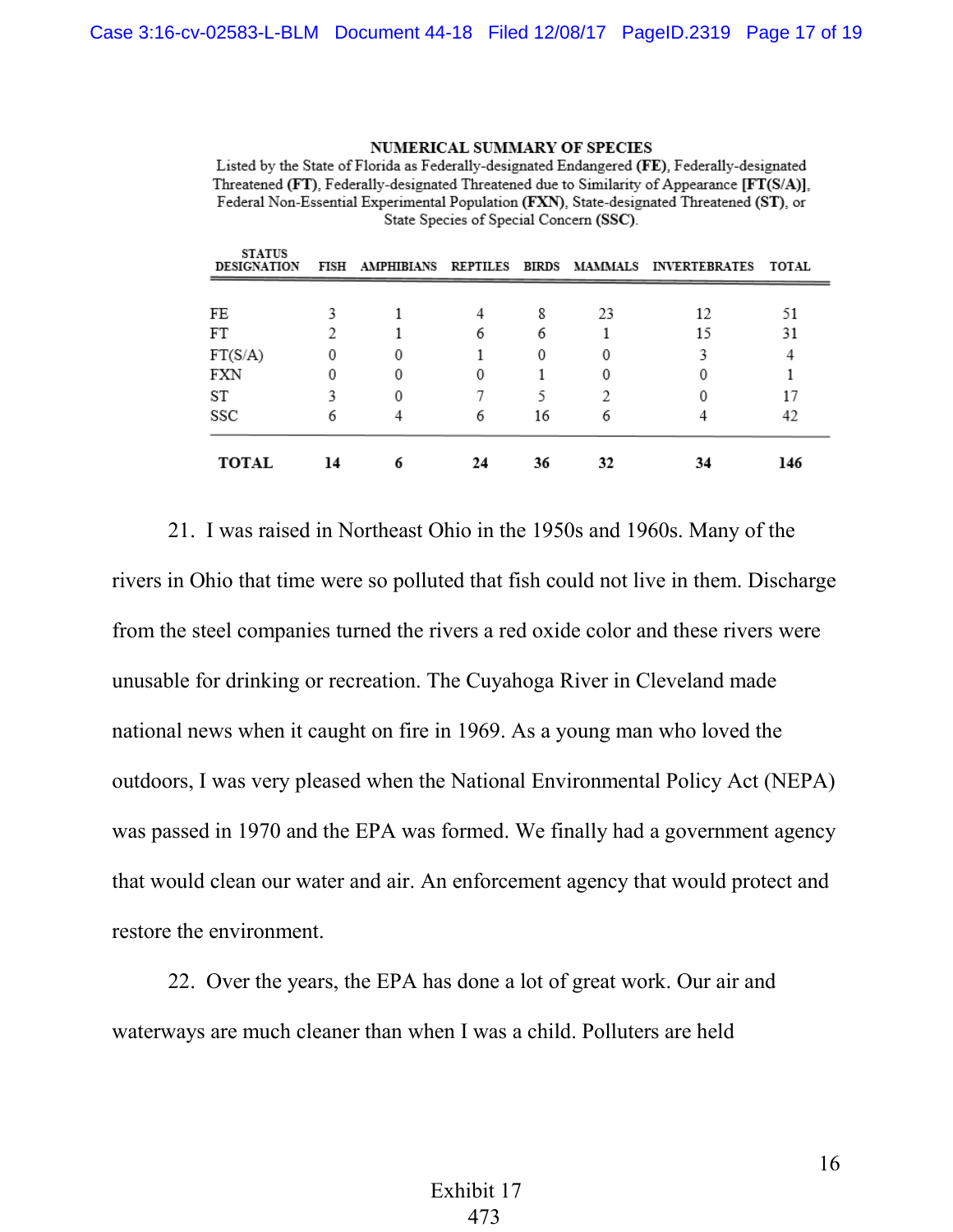accountable and many toxic waste areas have been designated as SuperFund sites and cleaned up.

23. I understand NEPA requires federal agencies to determine if proposed actions will have significant environmental effects. What I do not understand is it has been established without question that the doubling and tripling our population through immigration is desirable even though it has a detrimental effect on our environment. "The Baby Boomer" generation was very conscious of the negative footprint a larger population would have on the environment so we made the choice to have smaller families. Responsible family planning assured that our population would stabilize and our human footprint would be smaller. Urban sprawl, loss of wildlife habitat, water shortages, traffic congestion, and water and air pollution were being avoided by a responsible citizenry.

24. My disappointment with our government is that its own NEPA regulations, that require all Federal agencies to determine the environmental impact of their actions, are being ignored regarding immigration. Perhaps if environmental impact studies on increased immigration numbers had been done as required, we would not be facing all the problems we have today.